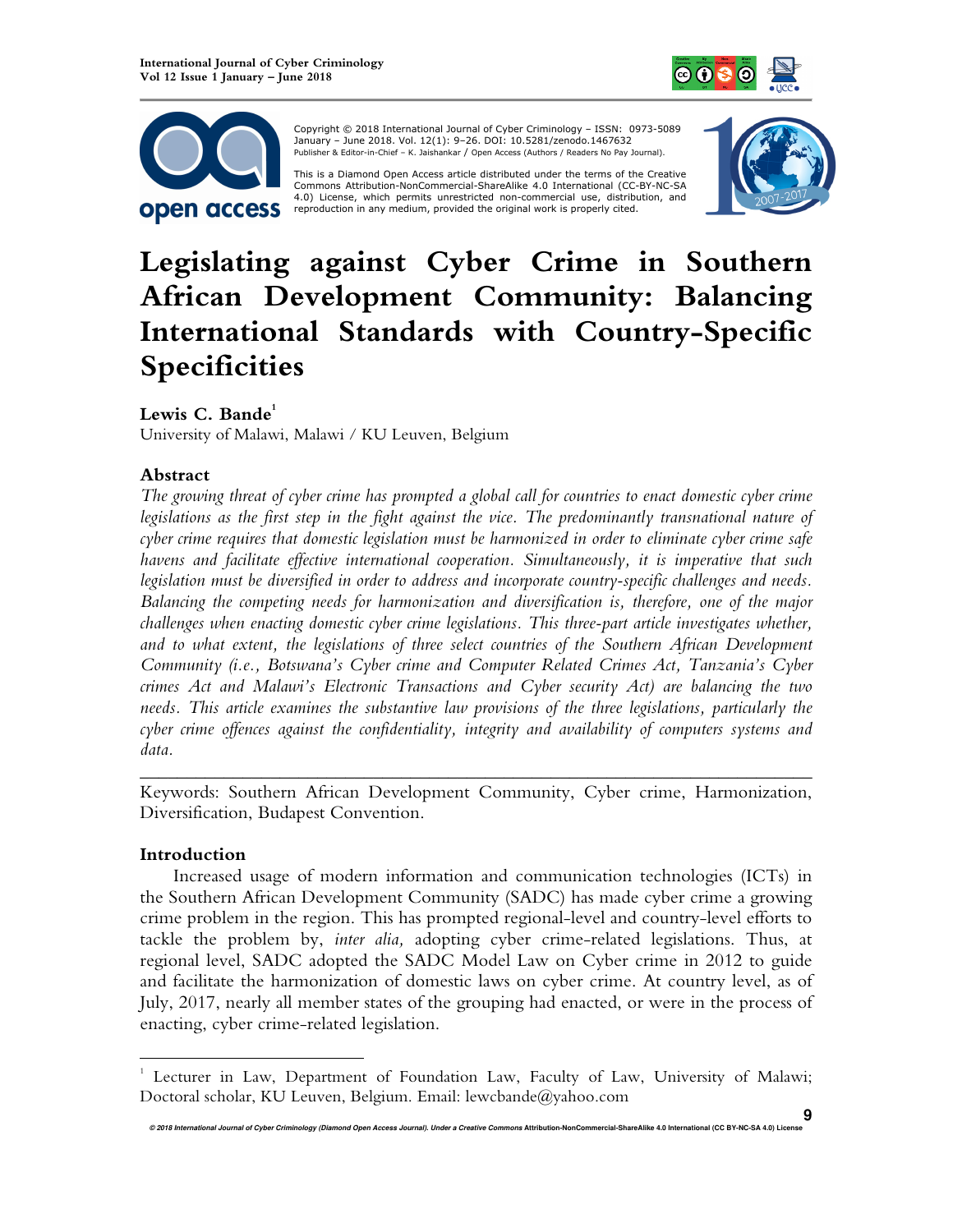As is the case with other countries worldwide that are enacting cyber crime legislations, SADC countries face a daunting balancing dilemma: how do they harmonize their domestic legislations with international standards whilst at the same time ensuring that such legislations are responsive to country-specific needs, challenges and realities? Harmonization is an indispensable prerequisite to international cooperation in the fight against transnational crime problems of the nature of cyber crime. However, there are still country-specific specificities that have to be addressed if legislation is to be effective and enforceable locally.

The goal of the article is two-tiered: firstly, it examines whether, and to what extent, the legislations of three SADC countries (i.e., Botswana's Cyber crime and Computer Related Crimes Act (No. 22 of 2007), Tanzania's Cyber Crimes Act (No. 4 of 2015) and Malawi's Electronic Transactions and Cyber Security Act (No. 11 of 2016) are harmonized with international standards, particularly those prescribed by the Council of Europe's Cybercrime Convention (the Budapest Convention). Secondly, it examines the extent to which the legislations are diversified to address country-specific specificities.

### **1. Balancing Harmonization and Divergence in Cyber Crime Legislations**

### *1.1. Need for, and efforts at, international harmonization of cyber crime laws*

Owing to the global nature and reach of the Internet, cyber crimes are "inherently transnational". The perpetrator may be located in one country whilst the victimized person, computer system or data is located in another country. Perpetrators may also use computer systems or networks in other countries as an attack base (what is called "remote attacks") or as a route to reach their victims. As a result, the perpetrators, victims, tools and scene of cyber crime are often transnational. It follows that the detection of cyber crimes, identification of perpetrators, the gathering of the necessary evidence and the prosecution of suspected cyber criminals often require the cooperation of authorities from multiple jurisdictions. Harmonization of cyber crime legislations is hailed as the first step towards effective international cooperation against cyber crime. In fact, international cooperation and harmonization are indispensable components in any strategy against cyber crime. Further, harmonization helps to eliminate "cyber crime safe havens" (Brenner & JJ Schwerha, 2008).

Efforts at harmonization have been organized at international and regional levels. Works by Li (2007), Schjolberg (2014) and others outlines in detail these efforts, and a summary overview should suffice here. At international level, the Budapest Convention is, to date, the only multilateral binding instrument on cyber crime. Its goal is to facilitate the harmonization of cyber crime legislations amongst its state parties. Though adopted under the aegis of the Council of Europe, its preparation involved other non-European countries, for instance, the United States, Japan and South Africa (Keller, 2011). And amongst its current 49 ratifications, 9 are non-European countries from around the world. It is the closest instrument to a global treaty on cyber crime.

Regionally, nearly all regional groupings have either binding instruments or model laws on cyber crime, adopted to facilitate the harmonization of cyber crime legislation. The African Union adopted the African Union's Convention on Cyber Security and Personal Data Protection in July, 2014; the European Union's adopted its Directive 2013/40/EU on Attacks Against Information Systems on 12 August, 2013; the League of Arab States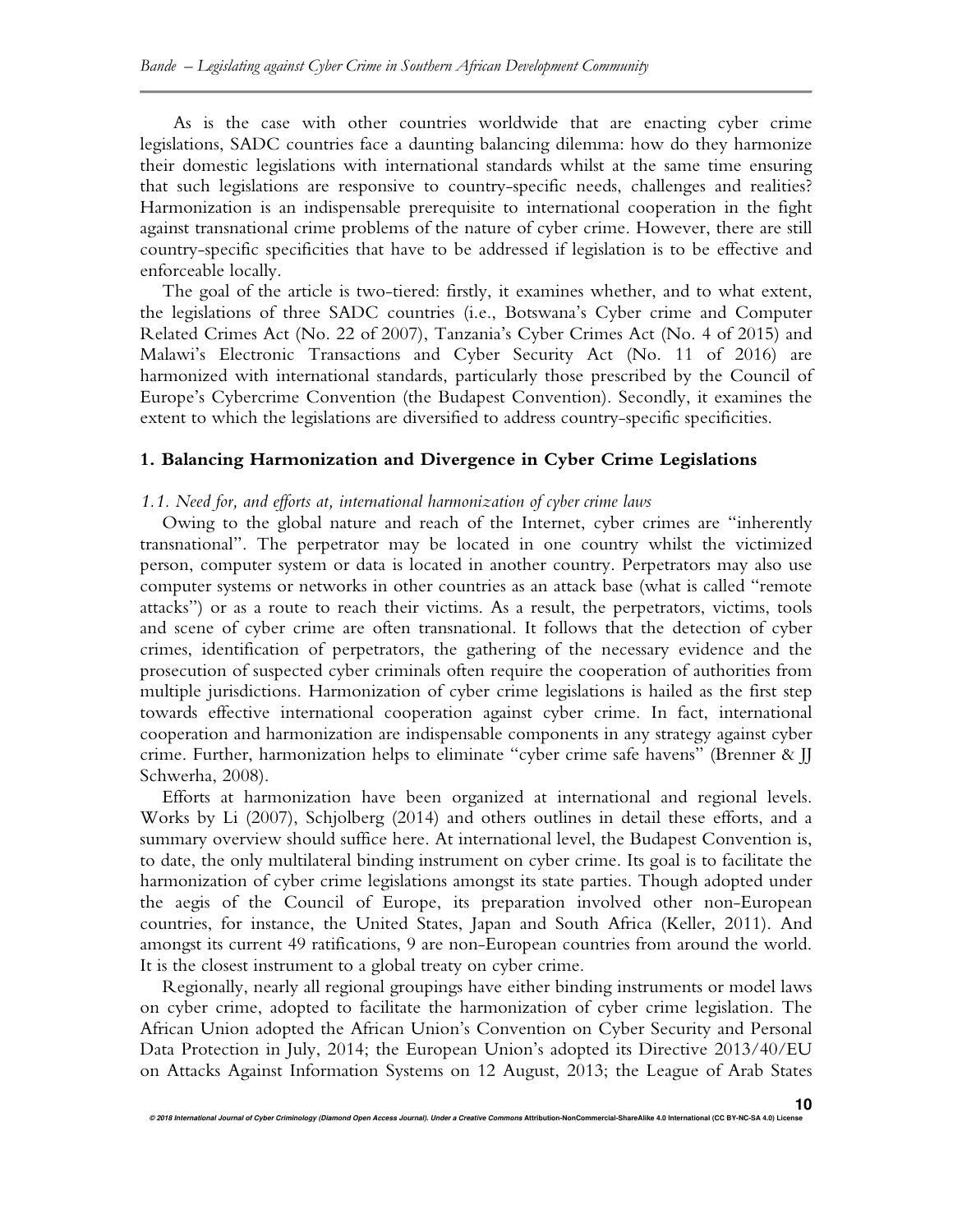

adopted the Convention on Combating Information Technology Offences in 2010; the Association of Southeast Asian Nations has the e-ASEAN Framework Agreement adopted in November 2013; whilst the Organization of American States has the Comprehensive Inter-American Strategy to Combat Threats to Cyber Security of 2004. Within Africa, at a sub-regional level, SADC has the SADC Model Law on Cybercrime and Computer Crime, whilst the Economic Commission for West African States has the Directive on Fighting Cyber Crime of 2011. All these international and regional efforts underscore the important countries worldwide attach to the need for harmonization.

## *1.2. The Budapest Convention as an Instrument for Global Harmonization*

Cyber crime differs from other transnational crime problems because of its global nature. To effectively tackle it, what is needed is global harmonization and cooperation, and not only regional-level harmonization and cooperation. As rightly observed by Broadhurst, "the fight against cyber-crime either is a global one or it makes no sense" (Broadhurst, 2006). Moreover, with multiple regional-level instruments, there is a real danger that different instruments would prescribe different harmonization standards for their respective member states. This would frustrate efforts at global cooperation, what other authors have termed the "fragmentation of international responses" to cyber crime (Kasper, 2014). This may also result into "regional clusters" of harmonization and cooperation, involving countries within specific regions (Kastner & Megret, 2015).Faced with a global crime problem like that of cyber crime, what is needed is global cooperation. SADC countries must, therefore, strive to harmonize their legislations with global standards so that they are able to cooperate with countries worldwide.

The Budapest Convention is the closest instrument to a global treaty on cyber crime. In order to achieve broader harmonization beyond the African or SADC regions, we recommend that SADC countries must strive to harmonize their legislations with its standards. There are several reasons for this: the first is that, as already noted above, the Budapest Convention has the widest support than any cyber crime instrument to date. SADC's own Mauritius is actually a member, whilst South Africa, another SADC member state, is a signatory. The US, a leading country in the fight against, is also a member. The international membership of the Convention is likely to rise as the countries of Argentina, Chile, Colombia, Costa Rica, Mexico, Morocco, Paraguay, Peru, Philippines, Senegal and Tonga have been invited to accede.

The second reason is that some SADC countries have already used the Budapest Convention as a model for developing their domestic legislations on cyber crime. The legislations of Mauritius, Botswana and Tanzania, and the draft legislations of Lesotho and South Africa are clearly premised on the Convention. Furthermore, the SADC Model Law on Computer Crime and Cyber Crime is also modeled on the Budapest Convention.

Thirdly, the Budapest Convention has had broader acceptance and influence beyond its member states. For instance, a study by the United Nations Office on Drugs and Crime (UNODC) shows that, by the year 2014, 73 per cent of the responding countries worldwide had used the Convention for the development of their domestic legislation (UNODC, 2014). And the Commonwealth Group of Nations―one of the world's largest groupings of states with 53 member states―not only has its model law modeled on the Convention (Gillespie, 2014), but also encourages its member states to ratify it (Commonwealth, 2014). This attests to the global influence of the Budapest Convention. Consequently, if SADC countries were to harmonize their legislations with the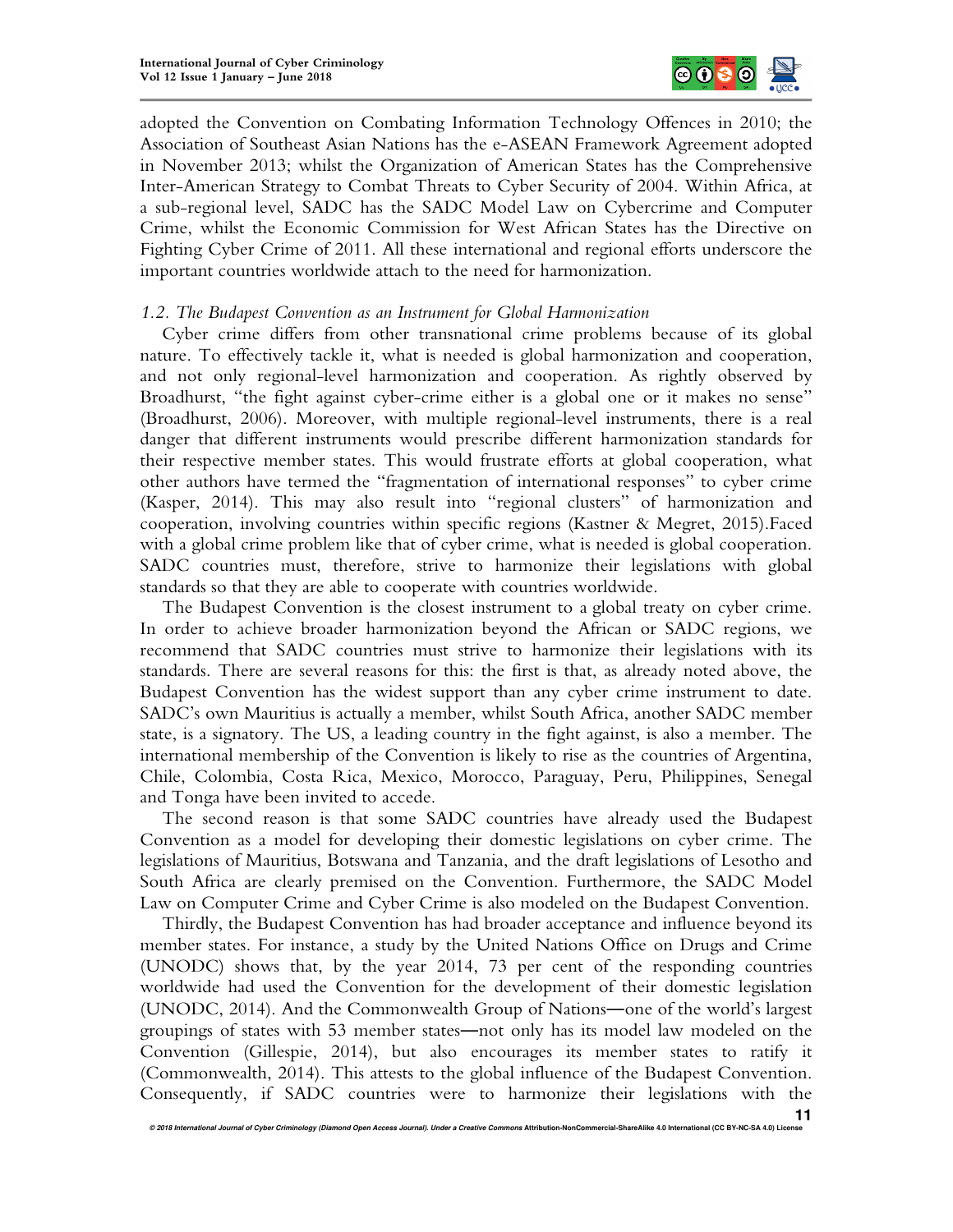Convention, they will also have their legislations harmonized with those of seventy-five percent of the world's other countries. This means that it should be easier to cooperate with those other countries.

Of course the Budapest Convention does not enjoy universal support and has had a fair share of criticism. There is a clique of countries led by China and Russia that reject the Convention preferring instead a United Nations-backed instrument (Gillespie, 2014). Other countries, notably Russia, have also had sovereignty concerns over the Convention's article 32 that raises the possibility for trans-border access to data without the authorization of public authorities in the country where the data is being stored (Radziwill, 2016). It has further been criticized for being outdated, having been overtaken by technological and cyber crime developments that have occurred since its adoption in 2001 (Hauck &I, 2016). Nevertheless, the Convention is the best there is and since it only provides for minimum standards, some of its defects can be cured through the process of diversification being discussed below.

The Budapest Convention employs what is called the "minimum harmonization model". Under this model, countries harmonize their legislation by incorporating prescribed "minimum standards" and are allowed to go beyond the minimum by adopting additional "stricter or more far-reaching standards" (Vos, 2001). Minimum harmonization sets the mandatory minimum and affords countries a margin of appreciation. Hence, in pursuance of this model, the Budapest Convention only prescribes the minimum requirements and allows countries to adopt stricter and far-reaching legislations based on their challenges, needs and realities.

#### *1.3. Need for Divergence*

Besides harmonization, there is also a competing need for countries to ensure that their cyber crime legislations are responsive to country-specific and regional-specific realities and needs (International Telecommunication Union, 2012).This has been called the "glocal approach", whereby countries adopt "global initiatives and balancing them with local circumstances" (Chang, 2012). This is particularly important because most of the current international standard-setting instruments, particularly the Budapest Convention, were adopted by developed countries from the Global North and, hence, may not reflect the needs, realities and challenges prevailing in developing countries (International Telecommunication Union, 2012).

The need for divergence is also supported by the minimum harmonization model used by the Budapest Convention, whereby participating countries are permitted to go beyond the prescribed minimum by adopting additional "stricter or more far-reaching standards" depending on country-specific needs. The challenge, therefore, is on how to draw a healthy balance between harmonization on the one hand and the need to address countryspecific needs on the other. The same is the challenge that SADC countries face.

## **2. Substantive Cyber Crime Offences**

For substantive offences, minimum harmonization involves two things: the first is the conduct to be criminalized. Countries are required to criminalize certain minimum offences, and are allowed to add on these offences. The second is the definitional elements of the offences. The offences should have certain minimum definitional elements. There is also the overall need for clarity in the definition of the offences. It is important that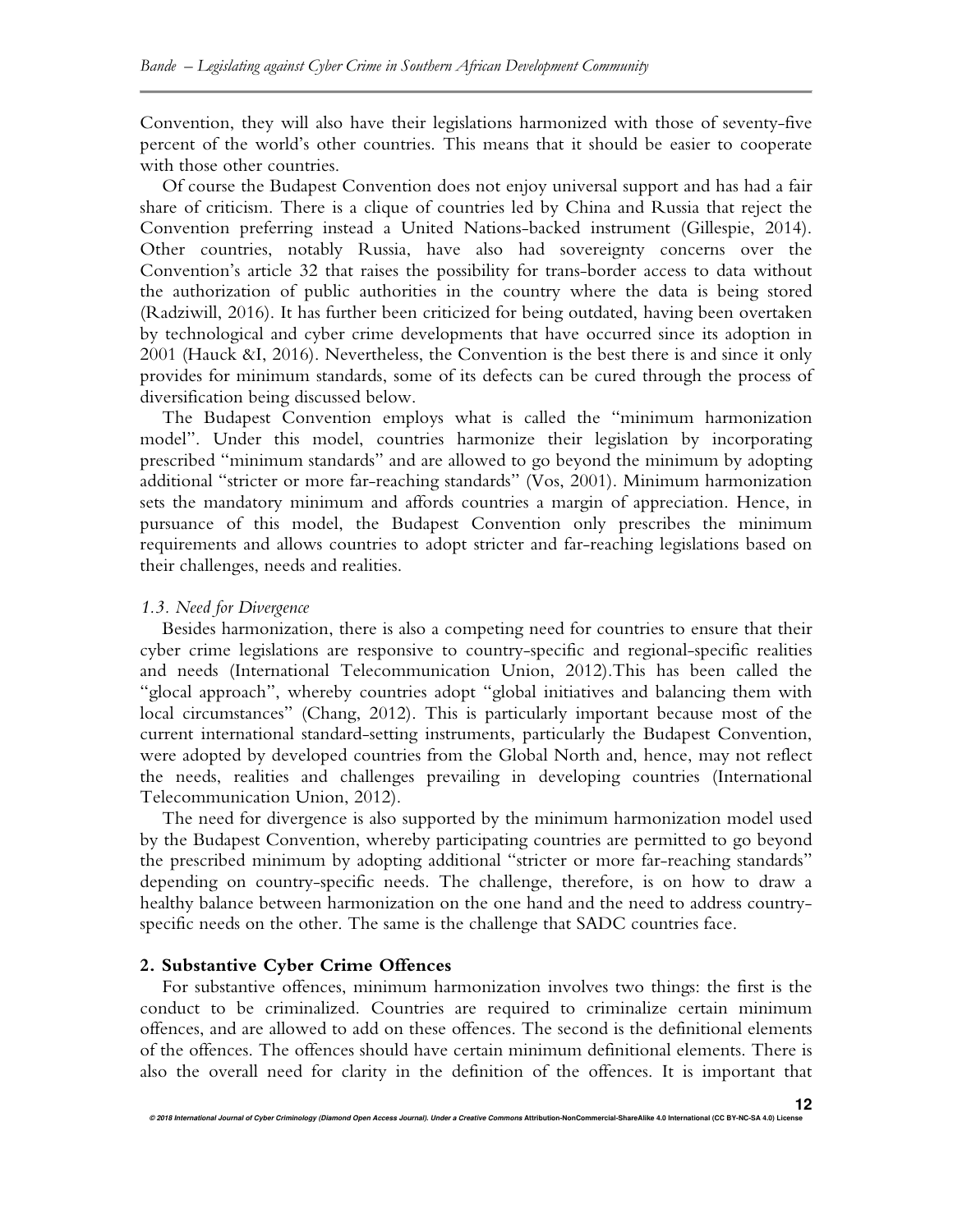

countries must draft their cyber crime legislations with sufficient clarity and specificity so as to ensure that they provide adequate foreseeability and guidance on the type of conduct being criminalized.

The Budapest Convention uses a typology that puts cyber crimes into four broad types: the first involves "offences against the confidentiality, integrity and availability of computer data and systems"; the second are "computer-related offences"; the third are "content-related offences"; and the third are "offences related to infringements of copyright and related rights."

*2.1. Offences against the Confidentiality, Integrity and Availability of Computer Data and Systems* 

These offences penalize activities that target and compromise the confidentiality, integrity and availability of computer data and systems. A common denominator underlying these offences is that they have been made possible by networked computer technologies themselves. Consequently, they have been referred to as "true cyber crimes" (Clough, 2015) or "true cyber crimes" (Wall, 2007).The Budapest Convention has five of these offences: illegal access to computer systems (article 2); illegal interception of data (article 3); data interference (article 4); system interference (article 5); and misuse of devices (article 6).These are the minimum offences under this category of cyber crimes.

## *(i) Illegal access to computer systems*

Commonly known as "hacking", the offence of illegal access to computer systems is one of the commonest of all cyber crimes. The core element of the offence is the unauthorized access of a computer system. It is analogous to offences of criminal trespass and breaking into a building in the real-world criminality. It has, thus, been referred to as "electronic trespassing" (Thomas, 2002) or "virtual breaking and entering" (Cross, 2008). The motivation for hacking differs: others hack for fun, others to send a political message (the so-called "hacktivists"), whilst others hack as a gateway to other offences, for instance, website defacement, data theft, fraud and others. Whatever the motivation, hacking is criminalized because it violates the confidentiality and integrity of computer systems.

Article 2 of the Budapest Convention describes the criminalized conduct as "access to the whole or any part of a computer system without right". A domestic law transposing that article needs to have, at a minimum, four definitional elements: the first and basic element is "access" to a computer system. The term "access" is explained in the Explanatory Report to the Budapest Convention (Explanatory Report) as meaning the entering of the whole or any part of a computer system. The definition is wide and openended, covering all means of entering computer systems as made possible by existing and future technologies. Secondly, what is accessed must be to a "computer system", a phrase that is defined in the Budapest Convention as meaning "any device or a group of interconnected or related devices, one or more of which, pursuant to a program, performs automatic processing of data" (Article 2). It may have input, output, and storage facilities, and may stand alone or be connected in a network with other computer systems.

The third element is that access must be "without right," which basically means without legal authority, or any other access that is not covered by established legal defenses as they are available in a country's domestic law (for instance, the defenses of duress, self-defense or mistake of fact) (Explanatory Report, para. 38). This means that the criminalization need not extend to access done with the consent of the owner of the computer system, or access by a member of the law enforcement agency done in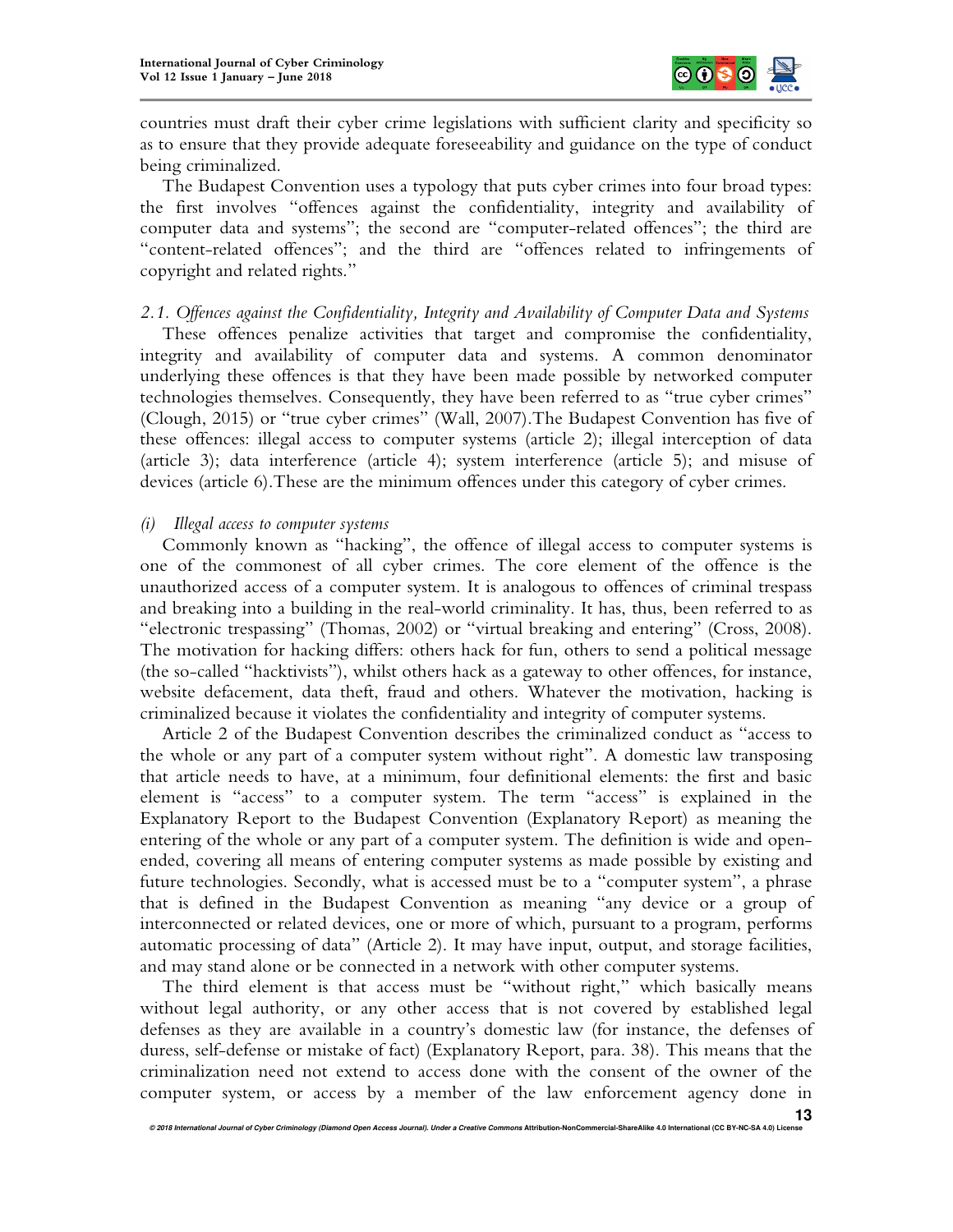pursuance of a court order. The fourth and last element is that the illegal access must be intentional. The principles governing intention as a form of *mens rea* in a country's legal system apply. The Convention grants countries the discretion to restrict the criminalization to instances when illegal access is obtained through an infringement of security measures, or where the hacker acted with an ulterior motive of obtaining computer data, or had some other "dishonest intent." However, a definition that incorporates the four elements satisfies the standards of the Convention.

The legislations of all the three SADC countries criminalize illegal access to a computer system. Botswana's Cyber Crime and Computer Related Crimes Act criminalize "unauthorized access to a computer or computer system" in its section 4. A person commits the offence if he or she either accesses the whole or any part of a computer or computer system, knowing that such access is unauthorized or causes a computer or computer system to perform any function as a result of unauthorized access to such system. The first type of conduct covers a typical illegal access to a computer system, whilst the second part expands the ambit of the criminalization to include causing a computer system to perform any function after gaining unauthorized access. The term "access" is explained in the statute as meaning to "instruct, communicate with, store data in, retrieve data from, or otherwise make use of any of the resources of the computer or computer system" (section 2). That definition is wide, and covers the initial entering of a computer system as well as subsequent acts, for instance, storing and retrieving data, or using the resources of a computer. It follows that a person who has the authorization to enter a computer system, but has no authorization to store or retrieve data from the computer system, would commit the offence if he or she stores data in, or retrieves data from, the computer system. It also means that merely instructing or communicating with a computer system, without actual entry into the system, amounts to an offence under the section. That definition is wide, and covers basic unauthorized entry into a computer system (as envisaged by the Budapest Convention), as well as other activities such as instructing a computer system, communicating with a computer system, storing and retrieving data from a computer system, as well as using the resources of the computer system. Such extensions are allowed under the minimum harmonization model employed by the Convention, since they are within the philosophy of the criminalization. As for the mental element, the person must have acted with knowledge that the access is unauthorized. Under Botswana's general criminal law, knowledge necessary to establish criminal liability involves either "actual knowledge" or "wilful blindness" (Nsereko, 2011).

Tanzania's Cyber Crimes Act defines the offence of illegal access in its section 4, which states that a "person shall not intentionally and unlawfully access or cause a computer system to be accessed." A person commits the offence by either accessing a computer system, or causing a computer system to be accessed by another person. The second part covers those who enable or facilitate the commission of the offence. The term "access" is defined as meaning "entry to, instruct, communicate with, store data in, retrieve data from, or otherwise make use of any of the resources of the computer system or network or data storage medium" (section 2). As is the case with Botswana's definition, the term access has been broadly defined to include initial entering of a computer system, as well as conduct done whilst access is gained. A person who has authority to enter a computer system, but stores data in, retrieves data from, or otherwise makes use of the resources of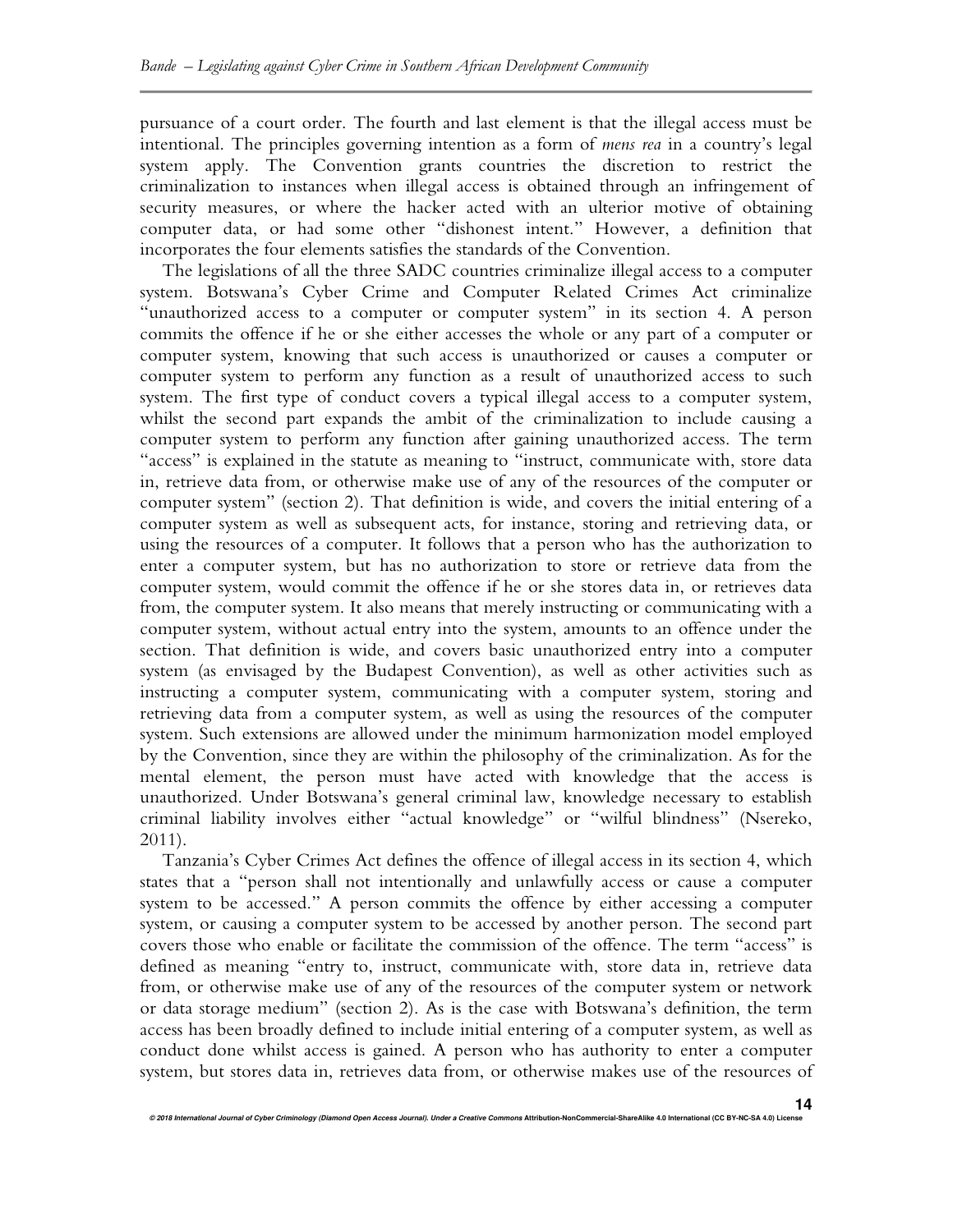

the computer system without authority, would also commit the offence. An important definitional element is that the access must be "unlawful," which basically means that it must be contrary to any law. Hence, access without the express or implied permission of the owner or controller of a computer system is unlawful. In terms of applicable mental element, the person must act with the intention of gaining unlawful access to a computer system.

Malawi's Electronic Transactions and Cyber Security Act define the offence of "hacking" under its section 92. The relevant part of that section states that: "Any person who hacks into any computer system…commits an offence." There is no statutory definition of the term "hack". One, therefore, has to have recourse to ordinary grammatical meaning of that term and, ordinarily, hacking means to gain unauthorized access of a computer system. Unlike Botswana's and Tanzania's definition, the criminalization under Malawi's statute is limited to the basic unauthorized entry into a computer system. The use of the technical term "hack" in the definition of the prohibited conduct violates one of the best practices in the drafting of cyber crime legislations, viz., that as much as possible, and whilst not compromising on the clarity of the law, "technology–neutral language" must be preferred when defining cyber crime offences (Downing, 2004). This is necessary to ensure that the criminalization covers both existing and future technologies. A "computer system" is defined as meaning "a device or a group of interconnected or related devices, one or more of which performs automatic processing of data pursuant to a program" (section 2). That definition corresponds with the definition under the Convention. Another major shortfall in the definition is that no mental element is specified in the section. In practice, this should be remedied by the principle of Malawian criminal law that *mens rea* must be presumed to apply in every offence, unless expressly or impliedly displaced by a statute (Bande, 2017). The wording of section 92 cannot be said to displace that presumption, and *mens rea* in the form of at least knowledge must be read into the provision.

# *(ii) Illegal Interception of Computer Data*

The second offence against the confidentiality, integrity and availability of computer data and systems is that of "illegal interception", which is provided under article 3. An interception happens to data during its transmission either between or within computer systems. The equivalent of this type of conduct in the offline criminality is telephone wiretapping and eavesdropping.

Article 3 of the Budapest Convention requires countries to criminalize: "the interception without right, made by technical means, of non-public transmissions of computer data to, from or within a computer system, including electromagnetic emissions from a computer system carrying such computer data." The interception must be done intentionally. A number of elements are identifiable. The first and core definitional element of the offence is that there must be an "interception" of a transmission of computer data. The term "interception" has been defined as covering a range of activities, including recording data, listening to or monitoring the content of communications, procuring the content of data either directly (i.e., through access and use of the computer system) or indirectly (i.e., through the use of electronic eavesdropping or tapping devices) (Explanatory Report, para 53). The interception must be done to data during its "transmission", a term that covers all data transfers, whether by telephone, fax, e-mail or

**© 2018 International Journal of Cyber Criminology (Diamond Open Access Journal). Under a Creative Commons Attribution-NonCommercial-ShareAlike 4.0 International (CC BY-NC-SA 4.0) License**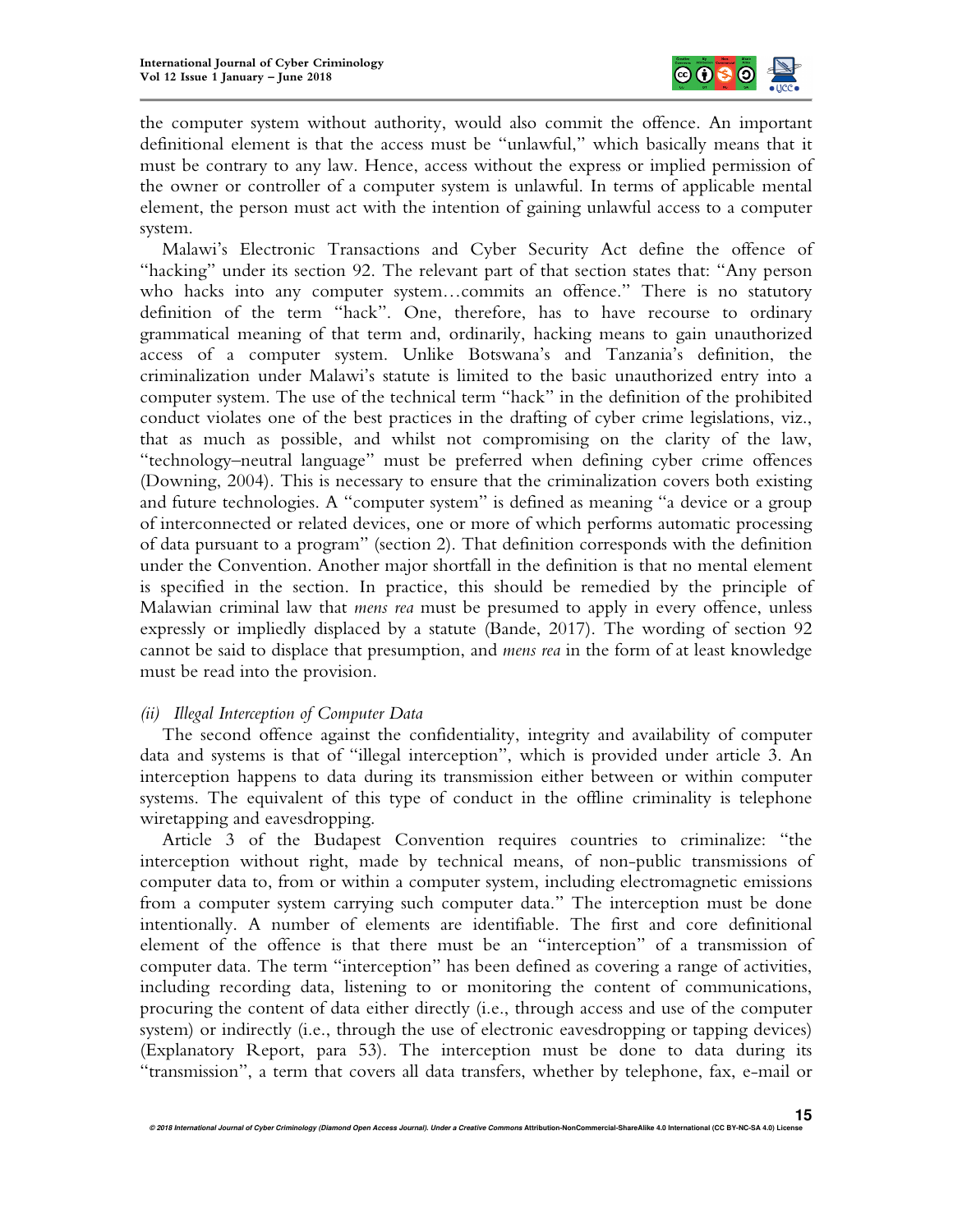file transfer (Explanatory Report, para. 53). The transmission can be to, from or within a computer system.

The third element is that the interception must be "by technical means," which in effect excludes from the criminalization any interception by non-technical means. It has been observed that this requirement is redundant, because "interceptions in the digital environment can be achieved exclusively by using technical means" (Vasilescu, 2015). However, its use was justified as a "restrictive qualification to avoid over-criminalization" (Explanatory Report, para. 53). The fourth element is that the offence targets the interception of "non-public transmissions of computer data" only. The "non-public transmission" qualifies the nature of the transmission, and not the nature of the data being transmitted (Explanatory Report, para. 54). In other words, a transmission is "non-public" if the parties involved in the transmission intend it to be private, even if the content of the transmission is public knowledge. This underscores the fact that it is the privacy of the transmission that is sought to be protected by the criminalization. The interception must also be "without right," and must be "intentionally."

Article 3 has left it to the parties to decide whether to require that the offence must be committed with some "dishonest intent" or to require that the offence can only be committed against a computer system that is connected to another computer system.

For Botswana, section 9 of its Cyber Crime and Computer Related Crimes Act makes it an offence for any person to intercept (a) any non-public transmission to, from or within a computer or computer system; or (b) electromagnetic emissions that are carrying data, from a computer or computer system. The person must act "intentionally", "by technical means" and "without lawful excuse or justification". The definition incorporates all the key definitional elements of the offence of data interception as prescribed by the Budapest Convention. It requires that there must be an interception, through technical means, of a non-public transmission of computer data to, from or within a computer or computer system. It further covers the interception of electromagnetic emission from a computer system. In short, the definition is in all fours with the Budapest Convention's minimum requirements

On its part, section 6 of Tanzania's Cyber Crimes Act makes it an offence for any person to intercept by technical means or by any other means (i) a non-public transmission to, from or within a computer system; (ii) a non-public electromagnetic emission from a computer system; (iii) a non-public computer system that is connected to another computer system. The interception must be "intentionally and unlawfully". For a start, section 2 to that Act defines the term "interception" as including "acquiring, viewing, listening or recording any computer data communication through any other means of electronic or other means, during transmission through the use of any technical device." Whilst the wording of definition should have been improved, it nevertheless captures the essence of interception as envisioned in the Budapest Convention. Further, the definition emphasizes that the interception must be by technical means. Further, what must be intercepted is a non-public transmission of computer data, during transmission to, from or within a computer system, as well as electromagnetic emissions from a computer system. Surprisingly, the criminalization also covers the interception of "non-public computer system that is connected to another computer system." This was an unnecessary addition because such an interception is covered by paragraph (a).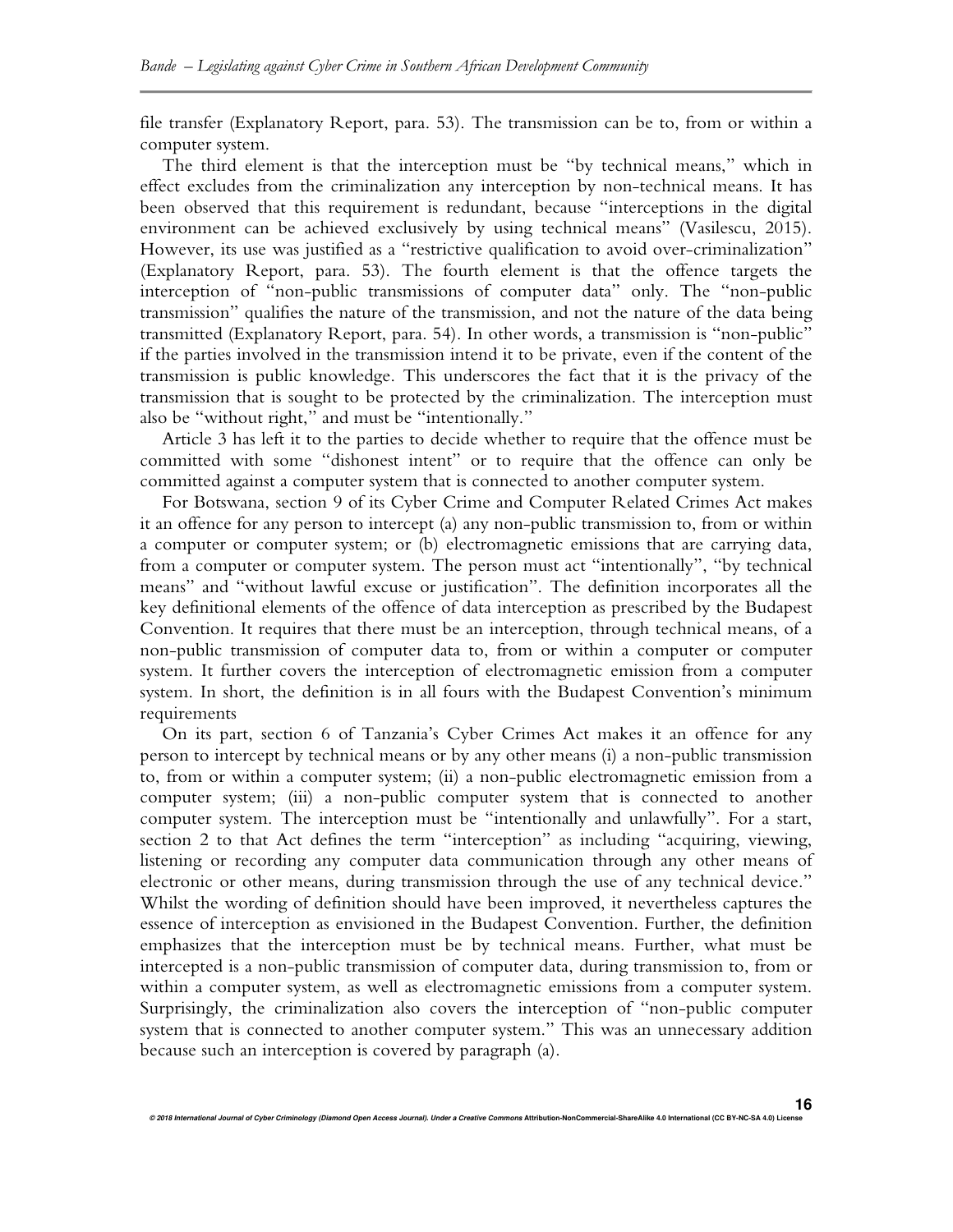

Under Malawi's Electronic Transactions and Cyber Security Act, the prohibition against data interception is contained in section 87(3), which punishes any person who "intercepts any data without authority or permission to do so." There is no statutory definition of the term "intercept" and, hence, the ordinary meaning of that term applies. Hence, the criminalization covers recording, listening to or monitoring of the content of a computer communication, as well as the procuring of the content of data. The interception must be done to data during its transmission to, from, and within a computer system. It is expressly required that the interception must be without authority or permission, and intentional. Malawi's definition is unnecessarily skeletal and basic. The definition would have been improved by merely looking at how other countries both regionally and internationally have drafted their own offences on data interference. Moreover, the requirement that the interception must be to non-public transmission of data has not been included, and omission that renders the offence overly broad.

*(iii) Data Interference* 

In a digitized world in which we live, computer data has become not only indispensable but also extremely valuable to individuals, organizations and governments. Damage to data can be costly. Just as the general criminal law punishes any damage to traditional forms of property (for instance, through the offences of criminal damage and arson), so too do cyber crime laws seek to punish any malicious damage to data through the offence of "data interference". A key difference between "data interception" and "data interference" is that the former affects data during the transfer process, whilst the latter affects data during its storage.

Article 4 of the Budapest Convention recommends for the criminalization of "the damaging, deletion, deterioration, alteration or suppression of computer data without right." This must be done intentionally. Damaging, deleting, deteriorating, altering and suppressing data are the several ways how data may be interfered with, thereby compromising its integrity and availability. The terms "damaging" and "deteriorating" are said to be overlapping acts, and pertain to the negative alteration of the integrity of the data (Explanatory Report, para. 61). On the other hand, "deletion" involves the actual destruction of the data and renders them unrecognizable (Explanatory Report, para. 61). "Suppressing" covers any action that prevents the availability of the data to legitimate users of the computer system where it is stored. Lastly, "alteration" involves any modification of existing data (Explanatory Report, para. 61). The commonest way of committing data interference involves the introduction of malicious codes, such as viruses and Trojan horses. As is the case with other offences under the Convention, to amount to an offence, the interference must be both without right and intentional.

The Convention has left it to the countries to limit the criminalization to conduct that occasions "serious harm" only (article 4(2)). Such a limitation has parallels in the offline world, where criminalization of damage to property is often subject to the *de minimis*  principle.

Botswana's Cyber Crime and Computer Related Crimes Act provides for data interference under its section 7, which seeks to punish any person who either destroys, deletes, suppresses, alters or modifies data or renders data meaningless, useless or ineffective. To be liable, the person must act "intentionally" and "without lawful excuse or justification." The section covers the basic elements of the offence as prescribed by the Budapest Convention.

**© 2018 International Journal of Cyber Criminology (Diamond Open Access Journal). Under a Creative Commons Attribution-NonCommercial-ShareAlike 4.0 International (CC BY-NC-SA 4.0) License**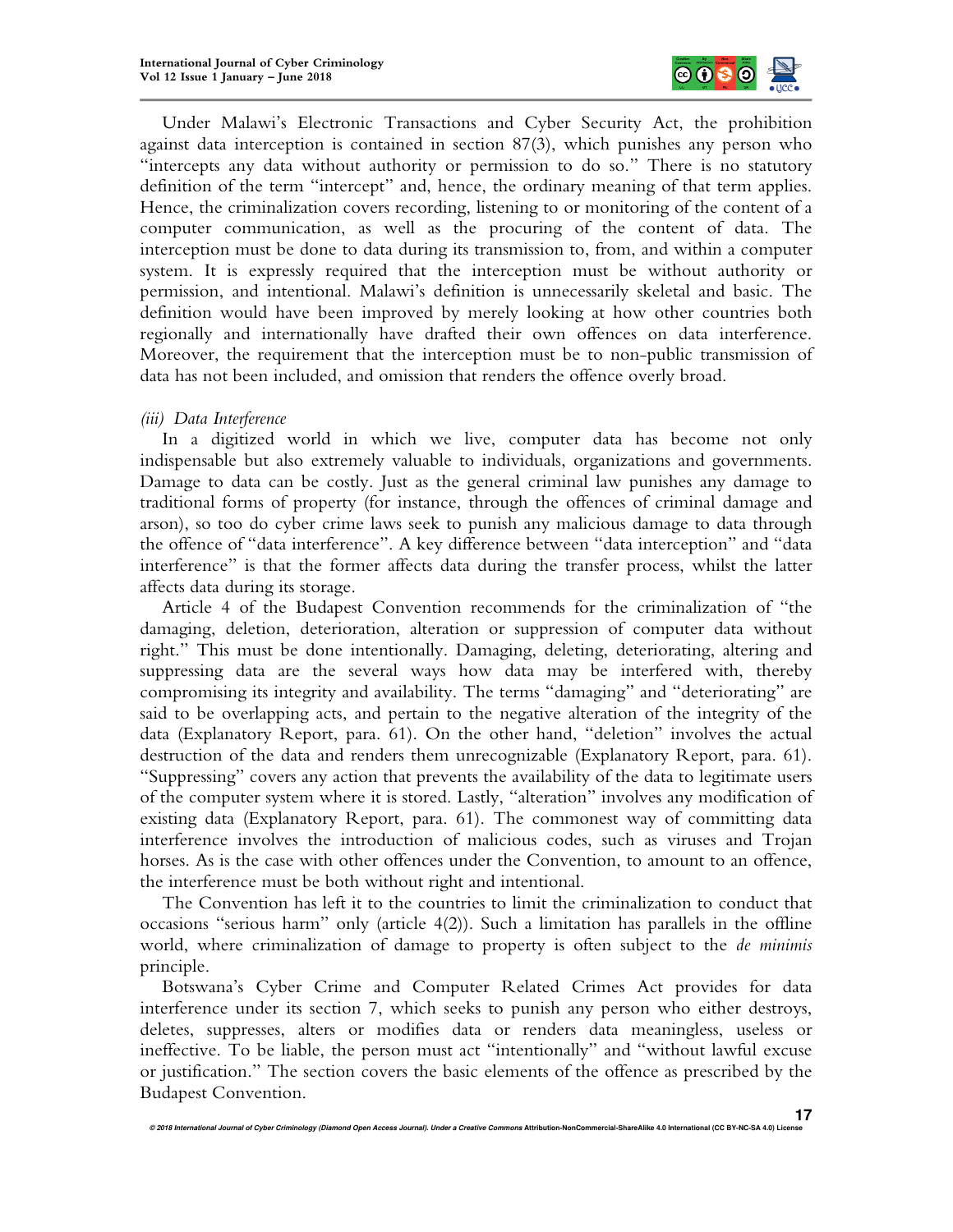On its part, section 7 of Tanzania's Cyber Crimes Act makes it an offence for any person who (a) damages or deteriorates computer data; (b) deletes computer data; (c) alters computer data; (d) renders computer data meaningless, useless or ineffective. The person commits the offence if he or she acts intentionally and unlawfully. The word unlawful should be interpreted as meaning without lawful excuse or justification. The definition also captures the elements of the offence as required by the Budapest Convention.

And section 87(4) of Malawi's Electronic Transactions and Cyber Security Act punishes any person who "interferes with data in a way which causes such data to be modified, destroyed or otherwise rendered ineffective." The person must act "intentionally and without authority to do so". Although the definition could have been further improved by expressly listing the various activities that would interference with data, Malawi's definition satisfies the minimum requirements under the Convention.

#### *(iv) Systems Interference*

Computer data, because of its digital nature, exist and function within computer systems. The legal protection of such data would be ineffective if the computer systems themselves are also not protected. That is why cyber crime laws also seek to punish any interference with the proper functioning of computer systems.

Article 5 of the Budapest Convention provides for the minimum requirements for the offence of "systems interference". It requires countries to criminalize "the serious hindering without right of the functioning of a computer system by inputting, transmitting, damaging, deleting, deteriorating, altering or suppressing computer data." The offence must be committed intentionally. A number of elements are identifiable from that article. The first and primary element of the offence is that the activity must involve the "hindering" of the functioning of a computer system. The term "hindering" has been explained as referring to any action that interfere with the proper functioning of the computer system (Explanatory Report, para. 66).

The second element has a limiting effect, as it requires that the hindering must be occasioned by the "inputting, transmitting, damaging, deleting, deteriorating, altering or suppressing computer data." Other acts of system interference have been excluded from the criminalization. Typical examples of committing the offence include denial of service attacks, sending malicious codes such as viruses that interfere with the operation of the system, or programs that send huge quantities of spam that block the communications functions of the system (Explanatory Report, para. 67). In effect, therefore, the criminalization targets any interference with the functioning of a computer system occasioned by data interference. Another limiting element is that the hindering must be "serious." The Convention has left it to countries to decide what hindering qualifies as "serious" (Explanatory Report, para. 67).The offender must have acted intentionally (i.e., with "the intent to seriously hinder" (Explanatory Report, para. 78) and "without right."

Section 8 of Botswana's Cybercrime and Computer Related Crimes Act punishes any person who either hinders or interferes with the functioning of a computer or computer system or hinders or interferes with a person who is lawfully using or operating a computer or computer system. To be liable, the person must act "intentionally" and "without lawful excuse or justification". Section 8(2) explains the term "hinder" as including cutting electricity supply to a computer or computer system; causing electromagnetic interference to a computer or computer system; corrupting a computer or

**18**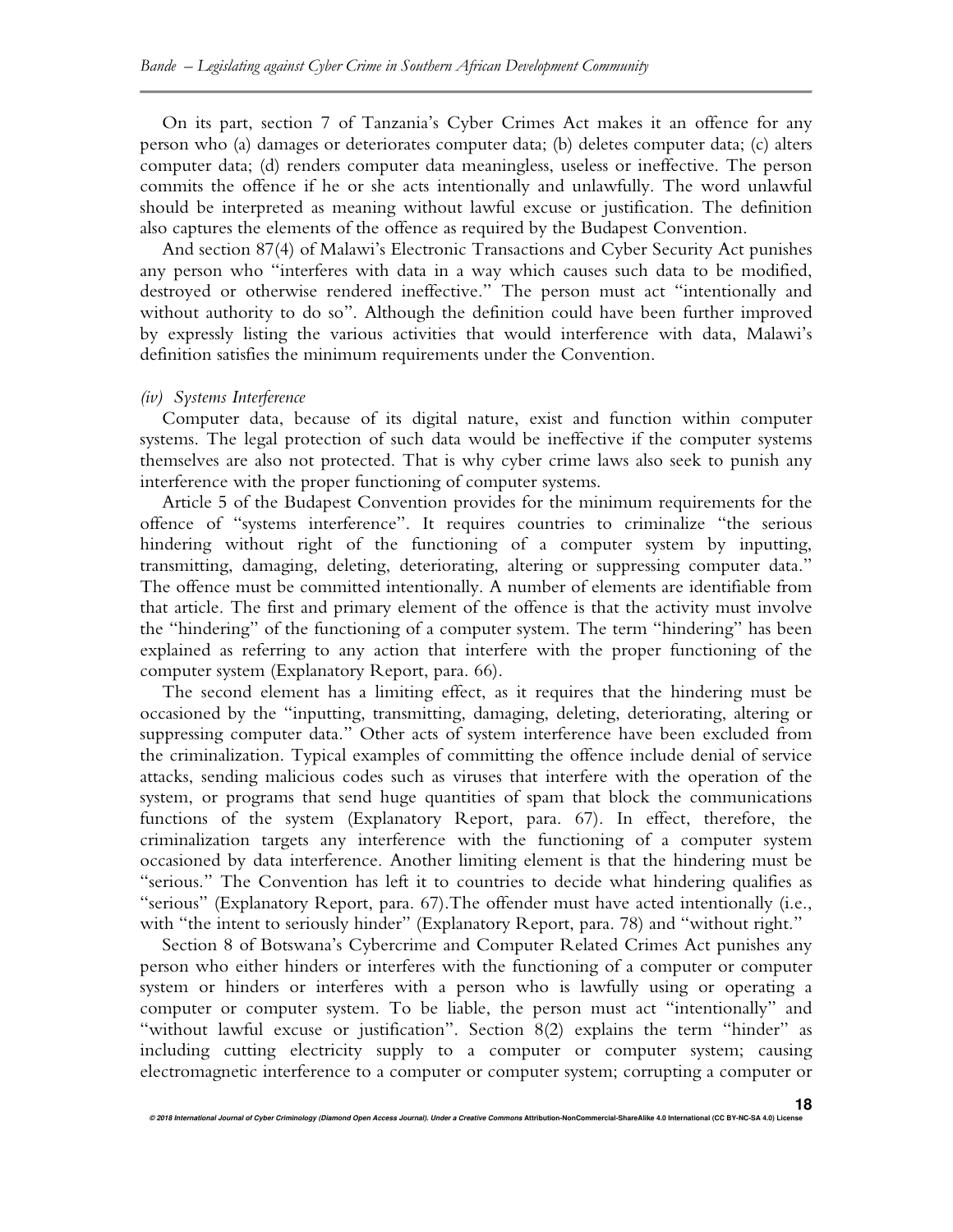

computer system by any means; inputting, deleting, altering or modifying data; and impairing the connectivity, infrastructure or support of a computer or computer system. Anyone of these amounts to a hindering. What is interesting about this explanation is that it includes an offline conduct of cutting electricity supply to a computer or computer system. What is clear, however, is that the legislature in Botswana intended to cast the ambit of criminalization wide, by capturing all acts of interference with computers and computer systems. The criminalization is therefore wider than one recommended by the Budapest Convention, which is limited to interference caused by the "inputting, transmitting, damaging, deleting, deteriorating, altering or suppressing computer data."

Further, the criminalization also targets hindering or interfering with a person who is lawfully using or operating a computer or computer system. It is not clear whether such a hindrance or interference must be through technical or non-technical means. However, if one considers the meaning of the term "hinder" given in section 8(2), the hindrance must involve cutting electricity supply to the computer system, causing electromagnetic interference to a computer system, corrupting a computer system, inputting, deleting, altering or modifying data and impairing the connectivity, infrastructure or support of a computer or computer system. Any other form of interference or hindrance is not covered. Finally, the statute requires that the person must act intentionally and without "lawful excuse or justification."

For Tanzania's Cyber Crimes Act, "Illegal system interference" is provided for under section 9, which makes it an offence for any person to hinder or interfere with either the functioning of a computer system or the usage or operation of a computer system. The term "hinder" is further explained as including causing electromagnetic interference to a computer system; corrupting a computer system by any means; or inputting, transmitting, damaging, deleting, deteriorating, altering or suppressing computer data. By including the interference caused by electromagnetic interference and corrupting computer systems, the criminalization is wider than one recommended by the Convention, which is restricted to interference caused by the "inputting, transmitting, damaging, deleting, deteriorating, altering or suppressing computer data."

Malawi's Electronic Transactions and Cyber Security Act have two offences relating to system interference. The first is provided for under section 87(8)(b), which seeks to punish any person who "introduces or spreads a software code that damages a computer, computer system or network." The criminalization under that section is limited to the introduction and spreading of malicious codes that damages a computer or computer system. In computing terminology, a "malicious code" is essentially a computer program that, once it gets into a computer, damages or disrupts its resources, including files, programs and system software. Common examples of such codes are viruses, worms, Trojan horses, logic bombs, bots, root kits and back doors.

The second offence is provided for under section 93, which punishes "any person who wilfully or maliciously renders a computer system incapable of providing normal services to its legitimate users." Anything that renders a computer system incapable of providing normal services to legitimate users is covered. A literal reading of the provision would include both technical and non-technical activities. In practice, however, most activities that would hinder a computer system from providing normal services would be technical in nature. The criminalization is also not limited to an interference caused by the inputting, transmitting, damaging, deleting, deteriorating, altering or suppressing computer data as required under the Budapest Convention.

**© 2018 International Journal of Cyber Criminology (Diamond Open Access Journal). Under a Creative Commons Attribution-NonCommercial-ShareAlike 4.0 International (CC BY-NC-SA 4.0) License**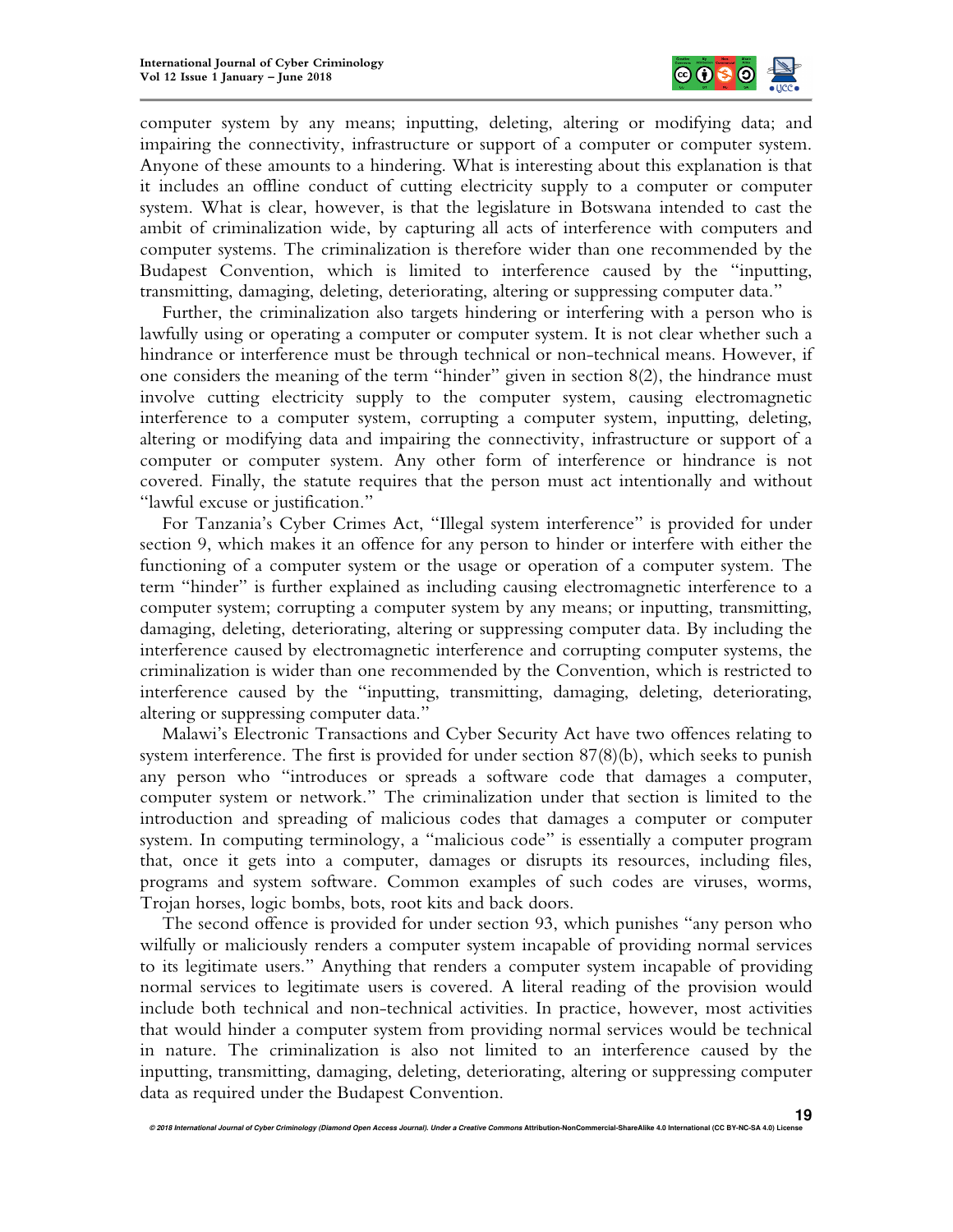Malawi's two offences should have been combined into one, because they target various modes of interfering with a computer's system. Malware interferes with computer systems. Similarly, the criminalization under article 93 targets one aspect of systems interference (i.e., rendering a computer system incapable of providing normal services). The best approach for Malawi was to enact a single offence of system interference, which would capture the various ways of committing that offence.

### *(v) Misuse of Devices*

To commit the offences of illegal access, data interception, data interference or system interference often requires the use of certain technical tools, what are commonly referred to as "tools of cyber crime" or "hacker tools" (Kizza, 2014). These are computer programs, passwords, access code or other devices that can be used to commit cyber crimes. The offence of "misuse of devices" seeks to punish those who trade, deal in, make available or even possess these tools of cyber crime. Even in traditional real-world criminality, criminal laws across the world also punish those who trade in or supply instruments of crime. This is an ancillary offence to the offences discussed above.

Article 6 of the Budapest Convention calls for the criminalization of two types of activities: firstly, "the production, sale, procurement for use, import, distribution or otherwise making available of a device, including a computer program, designed or adapted primarily for the purpose of committing any of the offences established in accordance with Articles 2 through 5." Each one of these (i.e., the mere production, selling, procuring for use, importation, distribution) constitute the various ways of committing an offence.

It is important to emphasize that the device must be "objectively designed, or adapted, primarily for the purpose of committing an offence" (Explanatory Report, para. 73). This means that the criminalization does not apply to "dual-use devices" (i.e., devices capable of being used for both lawful and unlawful purposes).However, by limiting the offence to devices that are objectively designed or adapted primarily for criminal purposes, the offence does not seek to punish legitimate dual-use devices, and other devices developed by researchers and other professional working in computer security. Hence, devices developed for the purposes of authorized testing or protection of computer systems are not covered by the criminalization.

Secondly, the article recommends the criminalization of the production, sale, procurement for use, importation, distribution or otherwise making available of "a computer password, access code, or similar data by which the whole or any part of a computer system is capable of being accessed, with intent that it be used for the purpose of committing any of the offences established in Articles 2 through 5." Thirdly, the article requires the criminalization of the possession of such a device or computer password, access code or similar data, where such possession is accompanied by the intent that it be used for the purposes of committing the offences under article 2 through 5. It is a requirement that the offence must be "committed intentionally and without right".

All the three countries have offences that criminalize misuse of devices. For Botswana's Cyber Crime and Computer Relates Crimes Act, the relevant provision is section 10, which criminalizes a number of activities as follows: firstly, it punishes any "person who intentionally, without lawful excuse or justification, manufactures, sells, procures for use, imports, exports, distributes or otherwise makes available, a computer or computer system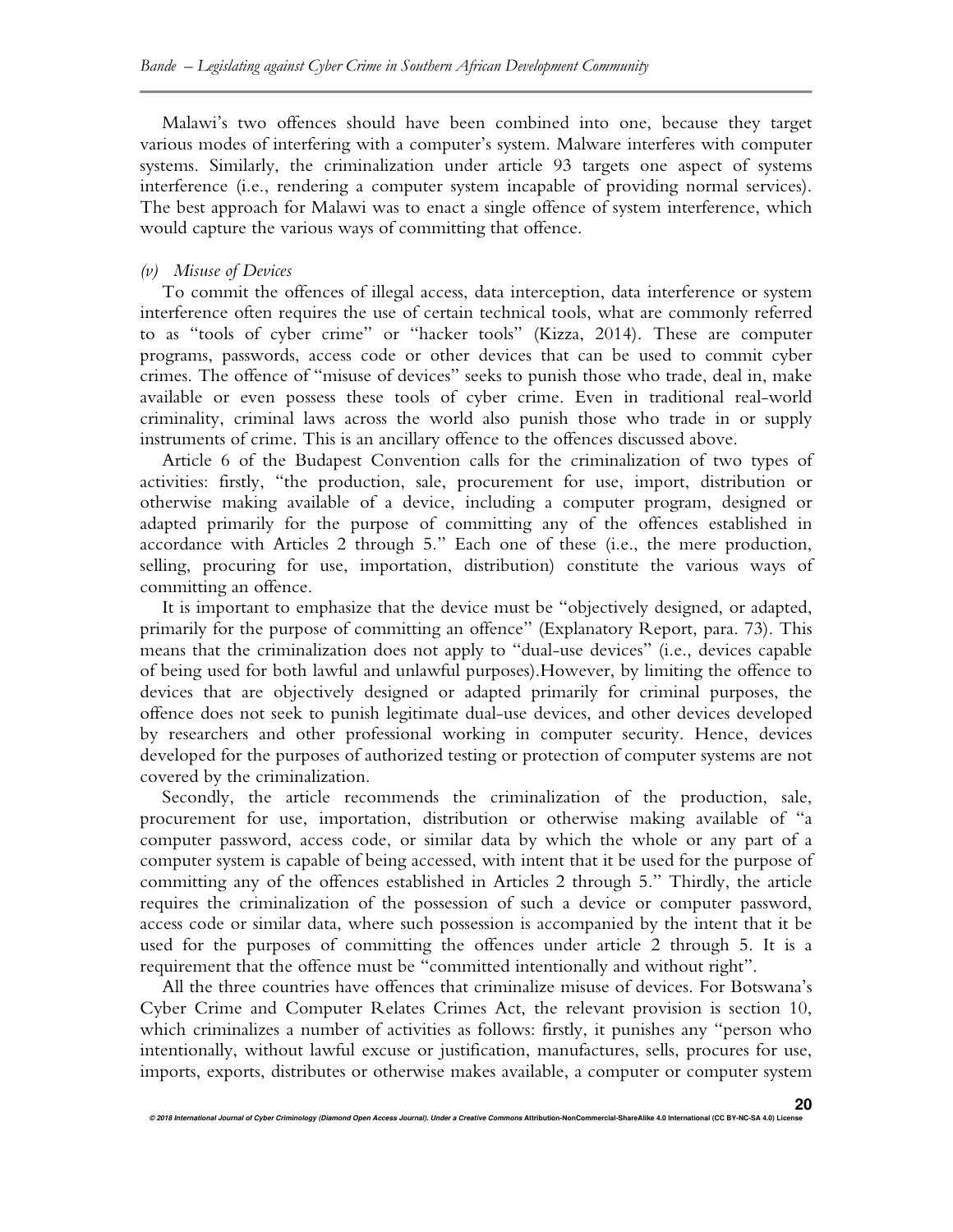

or any other device, designed or adapted for the purpose of committing an offence under this Act" (article 10(1)). The wording of the section gives one the impression that the devise need not be designed or adapted primarily for the purposes of committing cyber crimes, and that dual-use devices are covered. However, the requirement that the person must act "without lawful excuse or justification" saves the day, as dealing in such dual-use devices for non-criminal and legitimate purposes would not be "without lawful excuse or justification". Similarly, dealing in devices that are primarily designed or adapted for committing offences but for some other lawful reason (for instance, testing security systems of computer systems or networks) is also not covered by the criminalization. However, we are of the view that the section should have included a requirement that the person must act with the specific intent of committing an offence. Secondly, section 10(2) targets any "person who intentionally, without lawful excuse or justification, receives, or is in possession of, one or more of the devices under subsection (1)" (article 10(2)). The targeted conduct under this subsection consists of either receiving or possession of any device designed or adapted for the purpose of committing an offence. Such receiving or possessing must be without lawful excuse or justification, which means that receiving or possessing such a device for some lawful use is not covered. Thirdly, under section 10(3), any "person who is found in possession of any data or programme with the intention that the data or programme be used, by the person himself or herself or by another person, to commit or facilitate the commission of an offence under this Act", the subsection targets those who are found in possession of computer data or programme, with the specific intention of using them to commit or facilitate the commission of an offence under that statute. That actual intention must be objectively proved, and not merely inferred from the act of possession.

Tanzania's Cyber Crimes Act states, in its section 10, criminalizes dealing with or possession of (a) a device, including a computer program, that is designed or adapted for the purposes of committing an offence; (b) a computer password, access code or similar data by which the whole or any part of a computer system if capable of being accessed with the intent that it be used by any person for the purpose of committing an offence. A person must act "unlawfully." The first part of the section risks *over-*criminalization. The targeted conduct consists of dealing with or possessing a device that is designed or adapted to commit an offence. This includes dual-use devices. Unlike Botswana's definition, it is not a requirement that the person must act without lawful excuse or justification, meaning that any dealing with or possession suffices. The requirement that the person must act unlawfully does not help the matter, because it is not clear in what circumstances a mere dealing with or possession would be unlawful, unless Tanzania has a law that regulates the dealing with or possession of such devices. It should have been made clear in the definition that the person must deal with or possess the device without lawful excuse or justification, and that the device itself must be primarily designed or adapted to commit an offence. The second part of the definition (i.e., dealing with or possession of a computer password, access code or similar data by which the whole or any part of a computer system if capable of being accessed) has no problem with over-criminalization because it expressly requires that the person must act with the intent that it be used by any person for the purpose of committing an offence.

For Malawi, section 87(5) of the Electronic Transactions Act makes it an offence for any person to produce, sell, offer to sell, procure for use, design, adapt for use, distribute or possess any device or computer program, a component or a phone, which is designed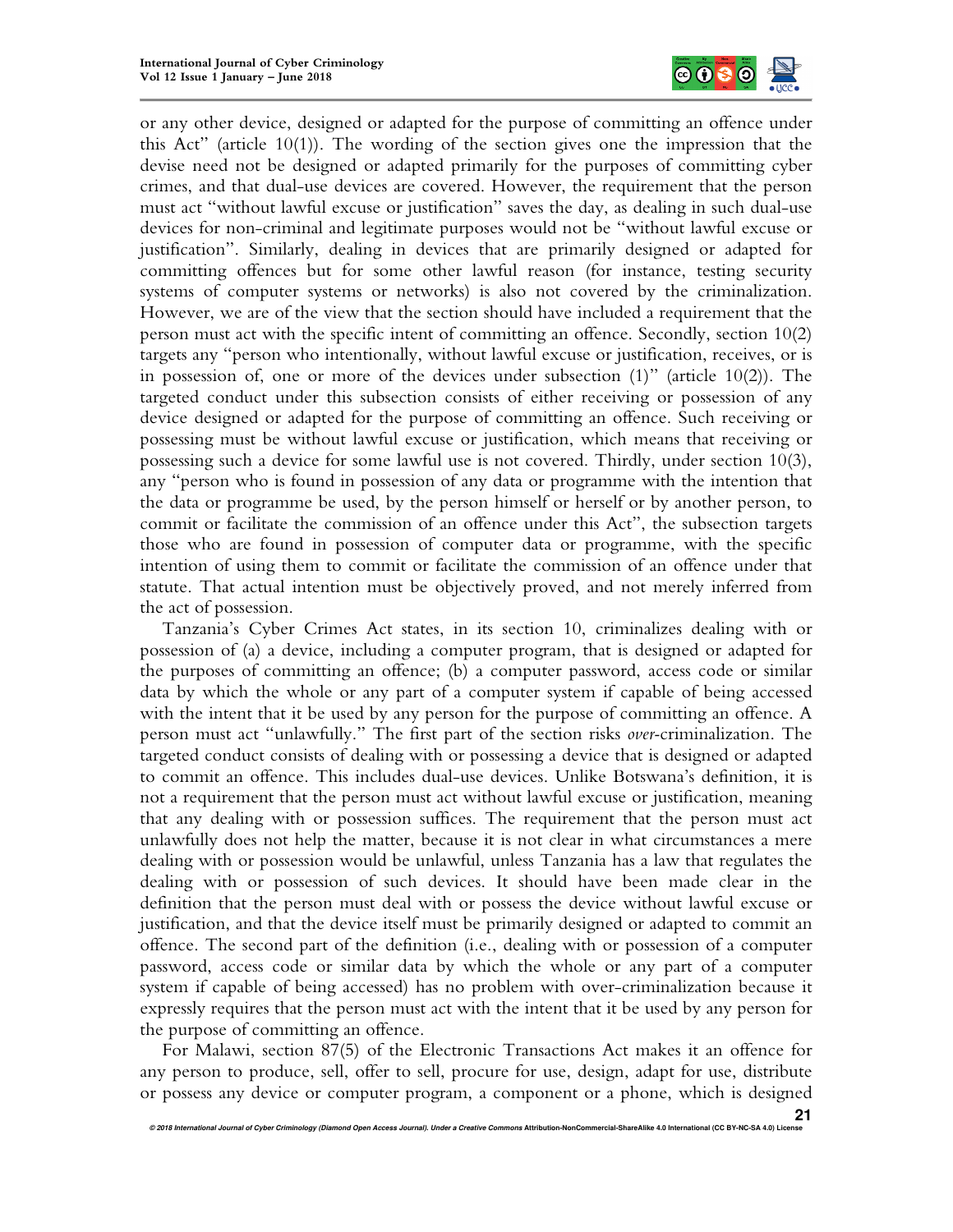primarily to overcome security measures for the protection of data. Secondly, it also makes it an offence to produce, sell, offer to sell, procure for use, design, adapt for use, distribute or possess "a password, access code or any other similar kind of data with the intent to unlawfully utilizing such item."

The two offences have pertinent similarities and differences: under the first, what must be produced, sold, offered for sale, etc., must be any device, computer program or a phone. Secondly, such device must be primarily designed to overcome security measures for the protection of data. By limiting the criminalization to devices designed to overcome security measures for the protection of data, the offence does not apply to devices that can be used to commit other cyber crimes. This was an unnecessary limitation. The second criminalization targets the production, selling, etc., of passwords, access codes or similar data, but with intent to unlawfully use them. To commit the offence, the person must act with the intent to "unlawfully" utilize such item. Under Malawian criminal law, an act is said to be "unlawful" if it is contrary to the general law of the country, whether statutory law or common law, and whether civil law or criminal law. The criminalization should have been limited to passwords or access codes that can be used to commit only criminal offences. As regards the mental element, the section requires that the person must produce, sale, possess or distribute, etc., a device, computer program, password or access code "with the intent to unlawfully utilize such item". A subjective intention to unlawfully use the item must be proved before criminal liability is imposed.

## *(vi) Additional Offences in the Three Countries*

The Budapest Convention only provide for the minimum offences against the confidentiality, integrity and availability of computer data and systems. Countries are at liberty to add on those offences, if the need be. Further, having been adopted in 2001, and considering the rapid changes in modern information and communication technologies, the Convention has been criticized that it is "outdated" (Jakobi, 2013). Particularly for the substantive offences, it has been noted that the Convention "is based on criminal cyber conducts in the late 1990s"(Schjolberg, 2014) and that it does not include the new forms of cyber crimes made possible by recent technological developments, for instance, social networks (Gillespie, 2016). Lastly, having been adopted by the developed European countries and the United States, the Convention has also been criticized for ignoring "the unique threats and concerns that developing nations face" (French, Wakefield, Brouse & Bragarnik, 2012). Such criticism is based on the assumption that developing countries face different cyber threats that are different from those faced by developed nations. So, have the three SADC countries added on the minimum core offences recommended by the Convention?

Botswana's Cybercrime and Computer Related Crimes Act has three additional offences aimed at protecting the confidentiality, integrity and availability of computer data and systems. The first offence is that of "unauthorized access to computer service", as provided for under its section 5. The offence punishes any person who "knowingly and by any means, without authorization or exceeding the authorization he or she is given (*a*) secures access to any computer or computer system for the purpose of obtaining, directly or indirectly, any computer service; or (*b*) intercepts or uses to be intercepted, directly or indirectly, any function of, or any data within, a computer or computer system." The offences under the two paragraphs are different: under paragraph (a), what is punished is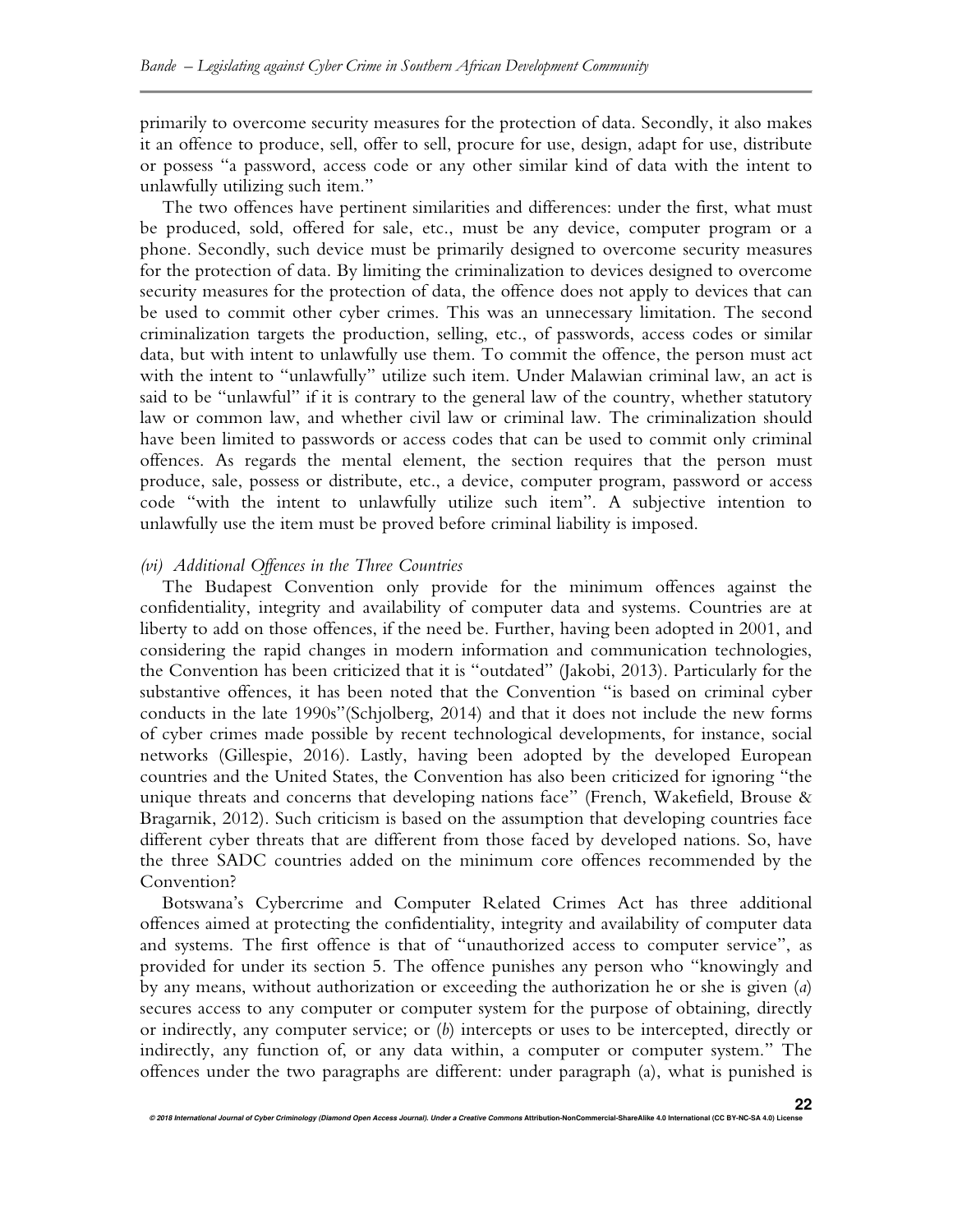

unauthorized access to a computer system "for the purposes of obtaining…a computer service." A "computer service" is defined as including "data processing or the storage or retrieval of data" (article 2). This is basically an extension of the offence of unauthorized access to a computer system under section 4 of that Act, but committed with the specific intent to obtain a computer service. Under paragraph (b), what is criminalized is the interception of a function or data within a computer or computer system. We are failing to see how this criminalization is different from that of unlawful interception of data under section 9 of the Cyber Crime and Computer Related Crimes Act.

The second additional offence is provided for under section 6, which defines the offence of "access with intent to commit an offence". A person commits the offence if he or she "with intent to commit an offence under any other enactment, causes a computer or computer system to perform any function for the purpose of securing access to-(*a*) any programme or data held in a computer or computer system; or (*b*) a computer service". The offence is also a subspecies of the offence of illegal access to a computer system as provided for under section 4, with the difference that the offence under section 6 is committed with a distinct motivation or intention to commit another offence. Under section 6(2), the access may be authorized or unauthorized.

The last additional offence is that of "unauthorized disclosure of a password" under section 11. It punishes any person "who intentionally, without lawful excuse or justification, discloses, sells, procures for use, distributes or otherwise makes available, any password, access code or other means of gaining access to the whole or part of a computer or computer system-(a) for wrongful gain; (b) for any unlawful purpose; (c) to overcome security measures for the protection of data; or (d) with the knowledge that it is likely to cause prejudice to any person." This offence compliments that of "misuse of devices" under section 10 of that Act. The difference between the two is that the offence under section 11 applies to passwords, access codes and other means of gaining access to the whole or any part of a computer system.

Tanzania's Cyber Crimes Act has two additional offences: the first is that of "illegal remaining" (section 5), and that of "data espionage" (section 8). Under the first offence, a person commits the offence if he or she intentionally and unlawfully remain in a computer system or continue to use a computer system after the expiration of time which he or she was allowed to access the computer system. The offence compliments that of "illegal access", which is provided under section 4, in the sense that it envisages a situation where the initial access was authorized but the person extends access after the withdrawal or expiry of the authorization. The Budapest Convention does not punish the offence of illegal remaining, but such an offence is included in the SADC Model Law on Computer Crime, which was adopted by SADC in order to facilitate the harmonization of cyber crime legislations in the region.

The offence of data espionage is defined as the obtaining of "computer data protected against unauthorized access without permission." The criminalized conduct consists of the acquisition or taking of data, and not mere access to data. This may involve copying such data or even downloading it. It is analogous to that of theft. The data must be protected against unauthorized access, meaning that the person must not have the right to access such data in the first place. The criminalization does not apply to publicly available data.

Malawi's Electronic Transactions and Cyber Security Act has four additional offences: the first is that of unauthorized access to data (section 87(3)), which is a distinct offence to that of unauthorized access to computer system. What is targeted is mere access to data,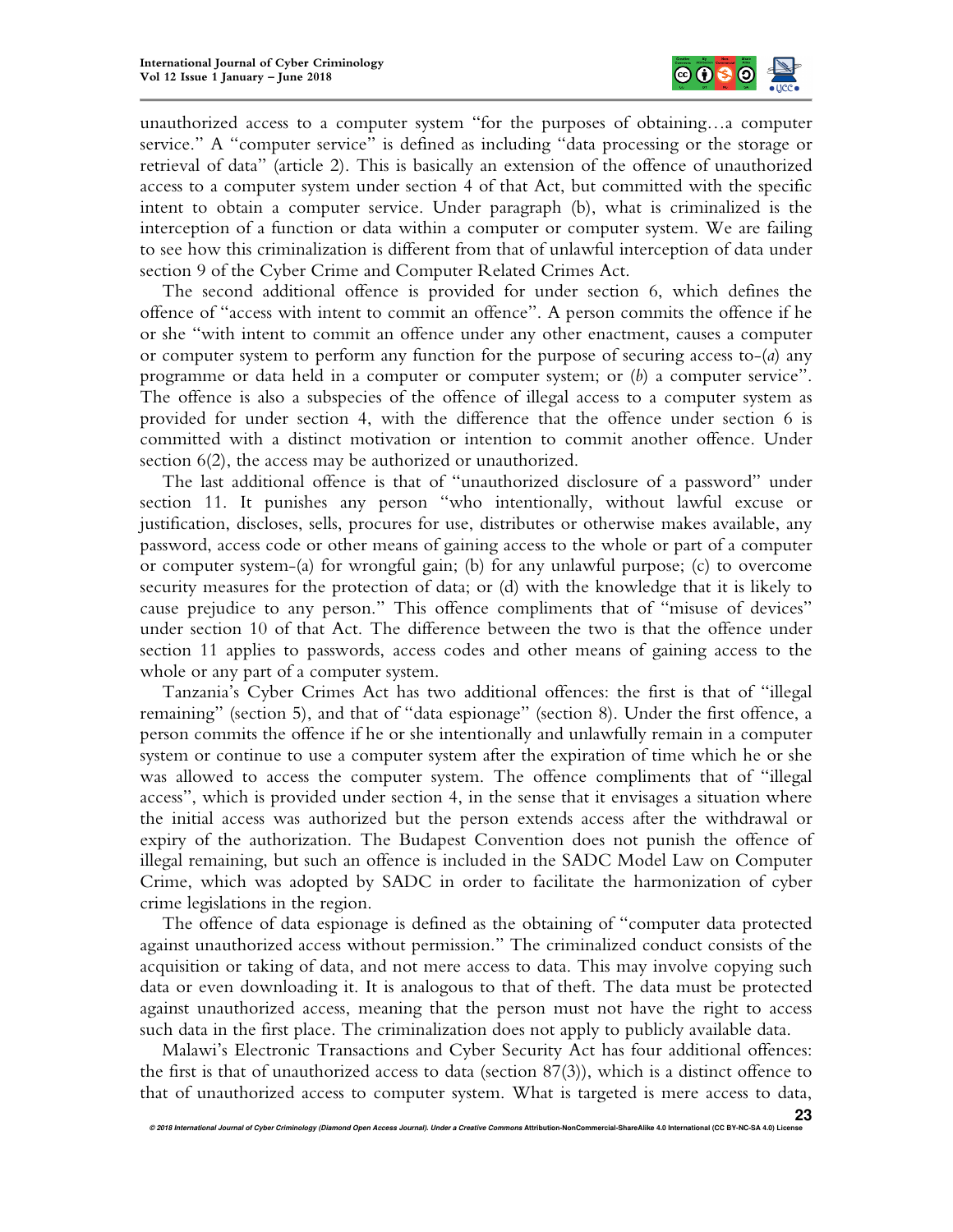whether access to the computer system where the data is accessed from is authorized or not. Where access to the computer system is not authorized, a person commits two offences, of unauthorized access to a computer system and unauthorized access to the data. Where access to a computer system is authorized, a person can still commit the offence of unauthorized access to data if he or she accesses data within that computer system he or she is not authorized to access.

The second is that of unauthorized communication, disclosure or transmission of data, information, program, access code or command to any person not entitled or authorized to access such data, information, program, code or command (section 87(8)(a). The offence does not only protect data but also "any…information, program, access code or command." The section does not qualify the protected data, information, program, access code or command as "computer data", "computer information", "computer program", "computer access code" and "computer command." Of course, being a cyber crime, one may argue that the provision is actually talking about data, information, program, access code and command relating to a computer.

The third additional offence is that of receiving computer data not entitled to (section 87(9)). The offence compliments that of unauthorized communication, disclosure or transmission of data, information, program, access code or command under section 87(8)(a). But the ambits of the two offences are surprisingly different: whilst section 87(8)(a) punishes a person who communicates, discloses or transmits data, information, program, access code or command without authorization and to a person not entitled thereto, section 87(9) is only limited to data. It does not punish the one who receives computer information, program, access code or program. The fourth offence is that of accessing or destroying files or information without authorization, or for the purposes of concealing information necessary for an investigation into the commission of an offence (section  $87(8)(c)$ ). There is a clear overlap between this offence and the offences of hacking and unauthorized access to data (both under section 87(3)) and data interference (under section 87(4). In the words, the offence is a clear redundancy. The last additional offence involves damaging, deleting, altering or suppressing any communication or data (article 87(8)(d)). Again this offence is redundant, as the targeted conduct is covered by the offence of data interference.

## **Conclusion**

In general terms, the legislations of Botswana, Tanzania and Malawi incorporates the minimum requirements prescribed by the Budapest Convention relating to offences against the confidentiality, integrity and availability of computer systems and data. Whether intended by the legislatures of the three countries or by default, the harmonizing standards of the Convention have found their way into the legislations of the three countries. However, there is a need for fine tuning on some of the offences, particularly for Malawi's Electronic Transactions Act. It is important that the definition of offences must communicate clearly and precisely the conduct being criminalized and the applicable mental elements. The use of technical language in the definition of the prohibited conduct should also have been avoided.

There also has been an attempt to add on the core offences under the Convention in the three statutes. But this has involved broadening the offences, and not breaking new grounds in terms of new forms of criminality. This underscores the fact that it is difficult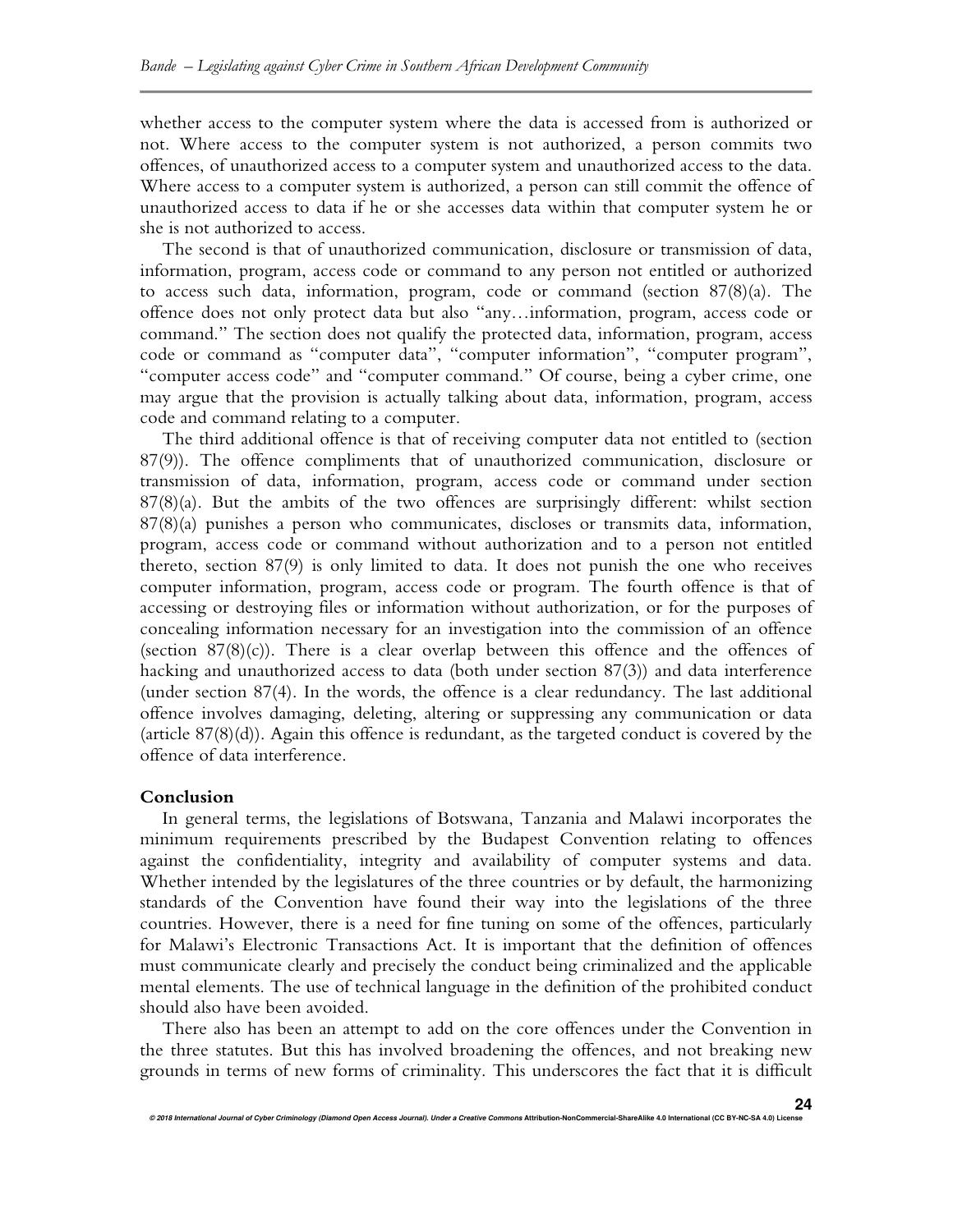

for African countries to have completely novel cyber crimes against the confidentiality, integrity and availability of computer data and systems.

## **References**

Bande, L. C. (2017). *Criminal Law in Malawi.* Cape Town: Juta.

- Bassiouni, C. M. (1999). *Crimes Against Humanity in International Criminal Law*. The Hague: Kluwer Law International.
- Barberet, R., & Joutsen, M. (2010). Crime and Justice. In Immerfall, S. & Therborn, G. (Eds.), *Handbook of European Societies: Social Transformations in the 21<sup><sup><i>st</sup>*</sup> Century (pp. 139–</sup> 155). New York, NY: Springer.
- Beare, M. E. (2010). *Encyclopaedia of Transnational Crime and Justice*. Thousand Oakes, CA: SAGE.
- Brenner, S. W. & Schwerha, J. J. (2007-2008). Cybercrime havens: Challenges and solutions. *Business Law Today, 17*(2)*,* 49-79.
- Broadhurst, R. (2006). Developments in the global law enforcement of cyber-crime. *Policing: International Journal of Police Strategies and Management, 29(3)*, 403.
- Chang, L. Y. (2012). *Cybercrime in the Greater China Region: Regulatory Responses and Crime Prevention Across the Taiwan Strait.* Cheltenham: Edward Elgar.
- Clough, J. (2015). *Principles of Cybercrimes*, Cambridge: Cambridge University Press.
- Cross, M., & Shinder, D. (2008). *Scene of the Cybercrime* Burlington, MA: Syngress.
- Downing, R. W. (2004-2005). Shoring up the weakest link: What lawmakers around the world need to consider in developing comprehensive laws to combat cybercrime. *Columbia Journal of Transnational Law, 43,* 704-762.
- French, T., Wakefield, M., Brouse, K.,& Bragarnik, Y. (2012). Criminal Courts and Tribunals. *20*(1), *Human Rights Brief, 20*(1), *48-54.*
- Ghernaouti, S. (2013). *Cyber Power: Crime, Conflict and Security in Cyberspace*. Burlington: EPFL Press.
- Gillespie, A. A. (2016). *Cybercrime: Key Issues and Debates.* London: Routledge.
- Hauck, P., & Peterke, S. (2016). *International Law and Transnational Organised Crime*. Oxford: Oxford University Press.
- International Telecommunications Union (2012). *Understanding cybercrime: Phenomena, challenges and legal response*. Geneva: International Telecommunications Union.
- Jakobi, A. P. (2013).*Common Goods and Evils? The Formation of Global Crime Governance.*  Oxford: Oxford University Press.
- Kasper, A. (2014). The Fragmented Securitization of Cyber Threats. In Kerikmäe, T. (Ed.), *Regulating eTechnologies in the European Union: Normative Realities and Trends* (pp. 157-193) Cham: Springer.
- Kastner, P., & Megret, F. (2015). International legal dimensions of cybercrime. In Tsagourias, M. & Buchan, R. (Eds.), *Research Handbook on International Law and Cyberspace* (pp. 190-213) Cheltenham: Edward Elgar.
- Keller, P. (2011). *European and International Media Law: Liberal Democracy, Trade, and the New Media*. Oxford: Oxford University Press.
- Kizza, J. M. (2014). *Computer Network Security and Cyber Ethics.* Jefferson: Mcfarland.
- Lohse, E. J. (2011). The meaning of harmonisation in the context of European Union law—a process in need of definition. In Andernas, M., & Andersen, C. (Eds.), *Theory and Practice of Harmonisation* (pp. 282–313). Cheltenham: Edward Elgar.